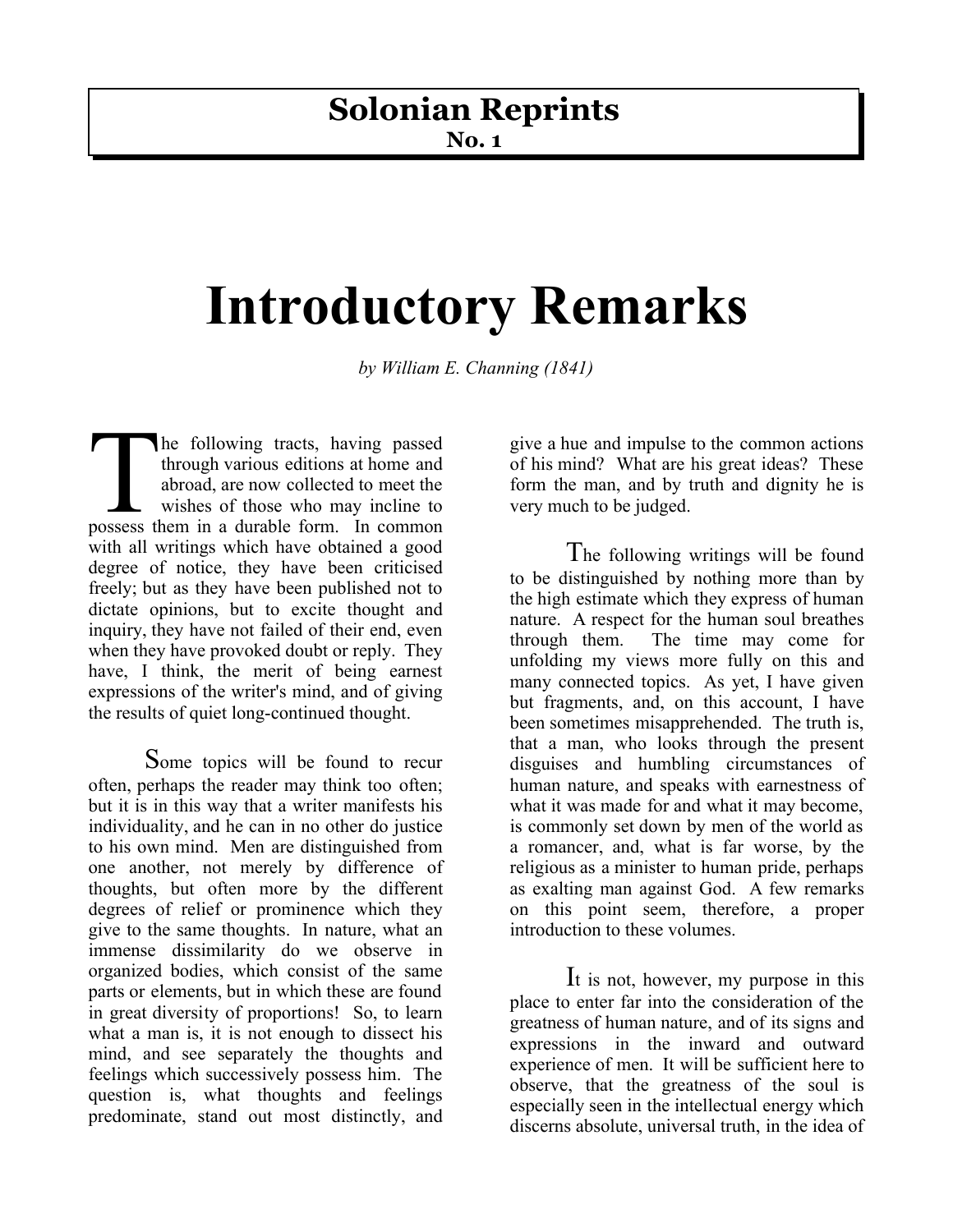God, in freedom of will and moral power, in disinterestedness and self-sacrifice, in the boundlessness of love, in aspirations after perfection, in desires and affections, which time and space cannot confine, and the world cannot fill. The soul, viewed in these lights, should fill us with awe. It is an immortal germ, which may be said to contain now within itself what endless ages are to unfold. It is truly an image of the infinity of God, and no words can do justice to its grandeur. There is, however, another and very different aspect of our nature. When we look merely at what it now is, at its present development, at what falls under present consciousness, we see in it much of weakness and limitation, and still more, we see it narrowed and degraded by error and sin. This is the aspect under which it appears to most men, and so strong is the common feeling of human infirmity, that a writer, holding higher views, must state them with caution, if he would be listened to without prejudice. My language, I trust, will be sufficiently measured, as my object at present is not to set forth the greatness of human nature, but to remove difficulties in relation to it, in the minds of religious people.

From the direction which theology has taken, it has been thought that to ascribe any thing to man was to detract so much from God. The disposition has been, to establish striking contrasts between man and God, and not to see and rejoice in the likeness between them. It has been thought that to darken the creation was the way to bring out more clearly the splendor of the Creator. The human being has been subjected to a stern criticism. It has been forgotten that he is as yet an infant, new to existence, unconscious of his powers; and he has been expected to see clearly, walk firmly, and act perfectly. Especially in estimating his transgressions, the chief regard has been had, not to his finite nature and present stage of development, but to the infinity of the Being against whom he had sinned, so that God's greatness, instead of being made a ground of hope, has been used to plunge man into

despair.

I have here touched on a great spring of error in religion, and of error among the most devout. I refer to the tendency of fervent minds to fix their thoughts exclusively or unduly on God's infinity. It is said, in devotional writings, that exalted and absorbing views of God enter into the very essence of piety; that our grand labor should be, to turn the mind from the creature to the Creator, that the creature cannot sink too low in our estimation, or God fill too high a sphere. God, we are told, must not be limited; nor are his rights to be restrained by any rights in his creatures. These are made to minister to their Maker's glory, not to glorify themselves. They wholly depend on him, and have no power which they can call their own. His sovereignty, awful and omnipotent, is not to be kept in check, or turned from its purposes, by any claims of his subjects. Man's place is the dust. The entire prostration of his faculties is the true homage he is to offer God. He is not to exalt his reason or his sense of right against the decrees of the Almighty. He has but one lesson to learn, that he is nothing, that God is All in All. Such is the common language of theology.

These views are exceedingly natural. That the steady, earnest contemplation of the Infinite One should so dazzle the mind as to obscure or annihilate all things else, ought not to surprise us. By looking at the sun, we lose the power of seeing other objects. It was, I conceive, one design of God in hiding himself so far from us, in throwing around himself the veil of his works, to prevent this very evil. He intended that our faculties should be left at liberty to act on other things besides himself, that the will should not be crushed by his overpowering greatness, that we should be free agents, that we should recognize rights in ourselves and in others as well as in the Creator, and thus be introduced into a wider and ever-enlarging sphere of action and duty. Still the idea of the Infinite is of vast power,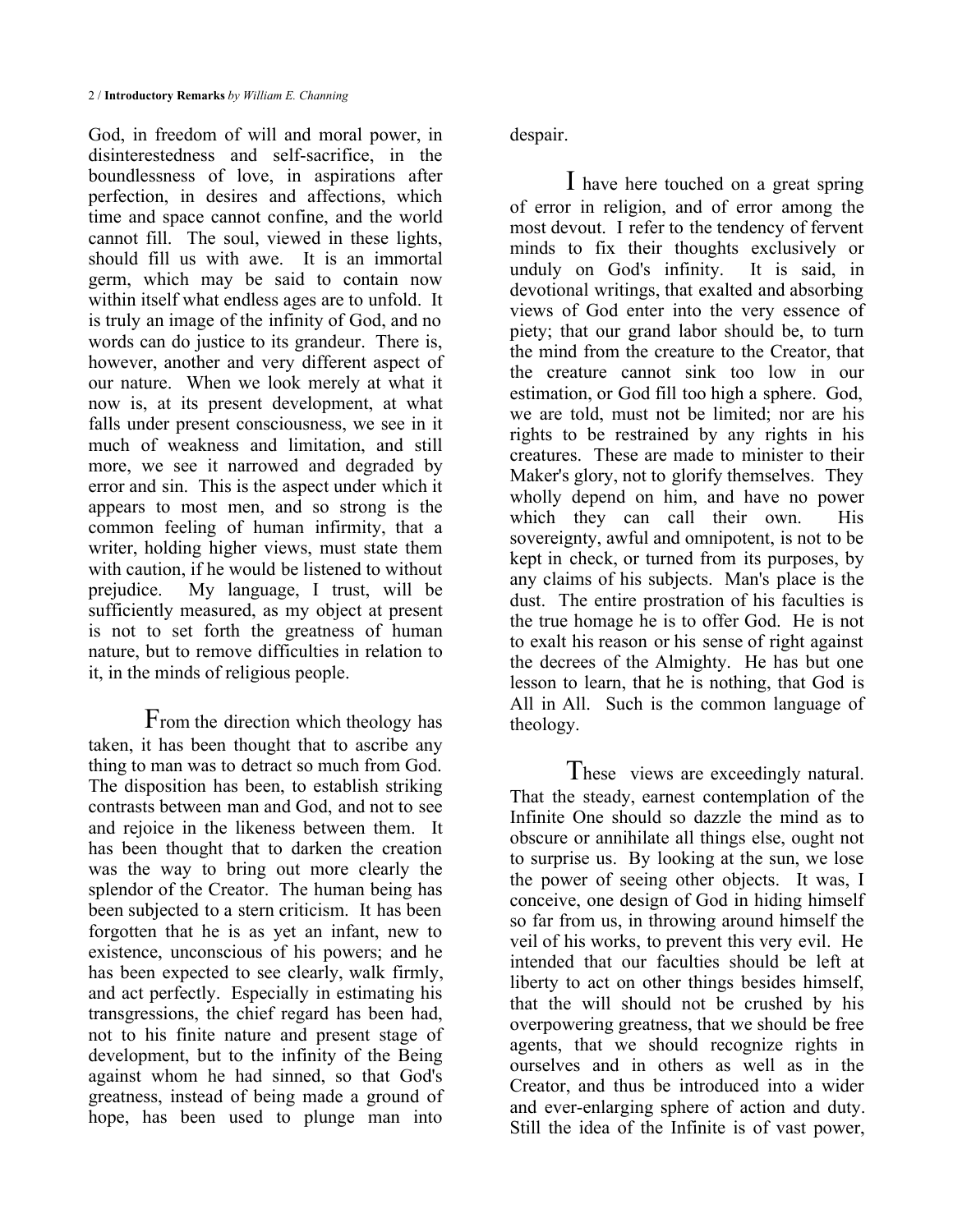and the mind, in surrendering itself to it, is in danger of becoming unjust to itself and other beings, of losing that sentiment of self-respect which should be inseparable from a moral nature, of degrading the intellect by the forced belief of contradictions which God is supposed to sanction, and of losing that distinct consciousness of moral freedom, of power over itself, without which the interest of life and the sense of duty are gone.

Let it not be imagined from these remarks, that I would turn the mind from God's Infinity. This the grand truth; but it must not stand alone in the mind. The finite is something real as well as the infinite. We must reconcile the two in our theology. It is as dangerous to exclude the former as the latter. God surpasses all human thought; yet human thought, mysterious, unbounded, "wandering through eternity," is not to be contemned. God's sovereignty is limitless; still man has rights. God's power is irresistible; still man is free. On God we entirely depend; yet we can and do act from ourselves, and determine our own characters. These antagonist ideas, if so they may be called, are equally true, and neither can be spared. It will not do for an impassioned or an abject piety to wink one class of them out of sight. In a healthy mind they live together; and the worst error in religion has arisen from throwing a part of them into obscurity.

In most religious systems, the tendency has been to seize exclusively on the idea of the Infinite, and to sacrifice to this the finite, the created, the human. This I have said is very natural. To the eye of sense, man is such a mote in the creation, his imperfections and sins are so prominent in his history, the changes of his life are so sudden, so awful, he vanishes into such darkness, the mystery of the tomb is so fearful, all his outward possessions are so fleeting, the earth which he treads on so insecure, and all surrounding nature subject to such fearful revolutions, that the reflective and sensitive mind is prone to see nothingness

inscribed on the human being and on all things that are made, and to rise to God as the only reality. Another more influential feeling contributes to the same end. The mind of man in its present infancy and blindness, is apt to grow servile through fear, and seeks to propitiate the Divine Being by flattery and self-deprecation. Thus deep are the springs of religious error. To admit all the elements of truth into our system, at once to adore the inifinity of God and to give due importance to our own free moral nature, is no very easy work. But it must be done. Man's free activity is as important to religion as God's infinity. In the kingdom of Heaven, the moral power of the subject is as essential as the omnipotence of the sovereign. The rights of both have the same sacredness. To rob man of his dignity is as truly to subvert religion as to strip God of his perfection. We must believe in man's agency as truly as in the Divine in his freedom as truly as in his dependence, in his individual being as truly as in the great doctrine of his living in God. Just as far as the desire of exalting the Divinity obscures these conceptions, our religion is sublimated into mysticism or degraded into servility.

In the Oriental world, the human mind has tended strongly to fix on the idea of the Infinite, the Vast, the Incomprehensible. In its speculations it has started from God. Swallowed up in his greatness, it has annihilated the creature. Perfection has been thought to lie in self-oblivion, in losing one's self in the Divinity, in establishing exclusive communion with God. The mystic worshipper fled from society to wildernesses, where not even nature's beauty might divert the soul from the Unseen. Living on roots, sleeping on the rocky floor of his cave, he hoped to absorb himself in the One and the Infinite. The more the consciousness of the individual was lost, and the more the will and the intellect became passive or yielded to the universal soul, the more perfect seemed the piety.

From such views naturally sprung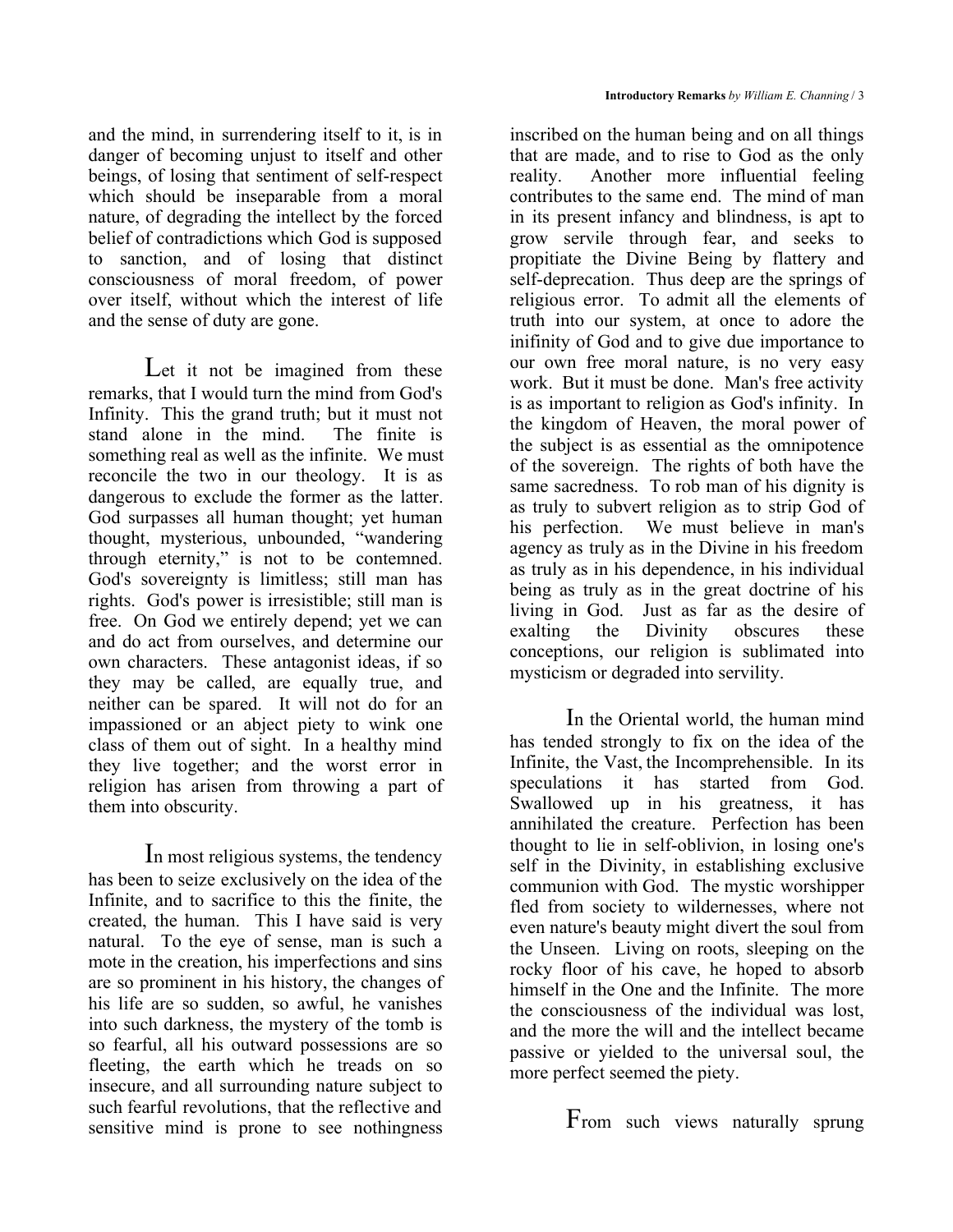Pantheism. No being was at last recognized but God. He was pronounced the only reality. The universe seemed a succession of shows, shadows, evanescent manifestations of the One Ineffable Essence. The human spirit was but an emanation, soon to be reabsorbed in its source. God, it was said, bloomed in the flower, breathed in the wind, flowed in the stream, and thought in the human soul. All our powers were but movements of one infinite force. Under the deceptive spectacle of multiplied individuals intent on various ends, there was but one agent. Life, with its endless changes, was but the heaving of one and the same eternal ocean.

This mode of thought naturally gave birth or strength to that submission to despotic power which has characterized the Eastern world. The sovereign, in whom the whole power of the state was centred, became an emblem of the One Infinite Power, and was worshipped as its representative. An unresisting quietism naturally grew out of the contemplation of God as the all-absorbing and irresistible energy. Man, as bubble, arising out of the ocean of the universal soul, and fated soon to vanish in it again, had plainly no destiny to accomplish which could fill him with hope or rouse him to effort. In the East the individual was counted nothing. In Greece and Rome he was counted much, and he did much. In the Greek and the Roman the consciousness of power was indeed too little chastened by religious reverence. Their gods were men. Their philosophy, though in a measure borrowed from or tinctured with the Eastern, still spoke of man as his own master as having an independent happiness in the energy of his own will. As far as they thus severed themselves from God, they did themselves great harm; but in their recognition, however imperfect, of the grandeur of the soul, lay the secret of their vast influence on human affairs.

In all ages of the church, the tendency of the religious mind to the exclusive thought of God, to the denial or forgetfulness of all other existence and power, has come forth in various forms. The Catholic church, notwithstanding its boasted unity, has teemed with mystics, who have sought to lose themselves in God. It would seem as if the human mind, cut off by this church from free, healthy inquiry, had sought liberty in this vague contemplation of the Infinite. In the class just referred to were found many noble spirits, especially Fénélon, whose quietism, with all its amiableness, we must look on as a disease.

In Protestantism, the same tendency to exalt God and annihilate the creature has manifested itself, though in less pronounced forms. We see it in Quakerism, and Calvinism the former striving to reduce the soul to silence, to suspend its action, that in its stillness God alone may be heard; and the latter making God the only power in the universe, and annihilating the free will, that one will alone may be done in heaven and on earth.

Calvinism will complain of being spoken of as an approach to Pantheism. It will say that it recognizes distinct minds from the Divine. But what avails this, if it robs these minds of self-determining force, of original activity; if it makes them passive recipients of the Universal Force; if it sees in human action only the necessary issues of foreign impulse. The doctrine that God is the only Substance, which is Pantheism, differs little from the doctrine that God is the only active power of the universe. For what is substance without power? It is a striking fact that the philosophy which teaches that matter is an inert substance, and that God is the force which pervades it, has led men to question whether any such thing as matter exists; whether the posers of attraction and repulsion, which are regarded as the indwelling Deity, be not its whole essence. Take away force, and substance is a shadow, and might as well vanish from the universe. Without free power in man, he is nothing. The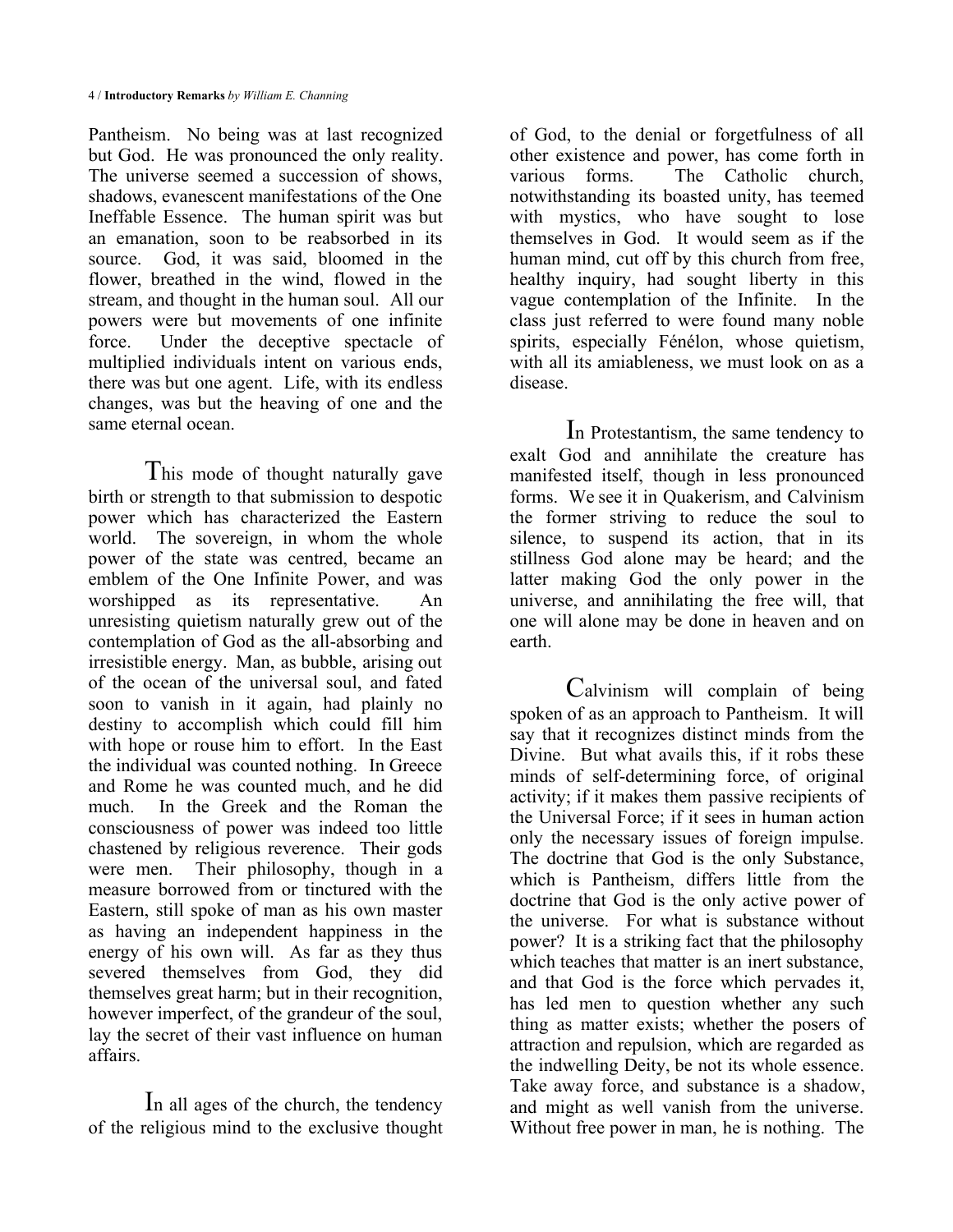dvine agent within him is every thing. Man acts only in show. He is a phenomenal existence, under which the One Infinite Power is manifested; and is this much better than Pantheism?

One of the greatest of all errors is the attempt to exalt God, by making him the sole cause, the sole agent in the universe, by denying to the creature freedom of will and moral power, by making man a mere recipient and transmitter of a foreign impulse. This, if followed out consistently, destroys all moral connection between God and his creatures. In aiming to strengthen the physical, it ruptures the moral bond which holds them together. To extinguish the free will is to strike the conscience with death, for both have but one and the same life. It destroys responsibility. It puts out the light of the universe; it makes the universe a machine. It freezes the fountain of our moral feelings, of all generous affection and lofty aspirations. Pantheism, if it leave a man a free agent, is a comparatively harmless speculation; as we see in the case of Milton. The denial of moral freedom, could it really be believed, would prove the most fatal of errors. If Edwards's work on the Will could really answer its end; if it could thoroughly persuade men that they were bound by an irresistible necessity, that their actions were fixed links in the chain of destiny, that there was but one agent, God, in the universe; it would be one of the most pernicious books ever issued from our press. Happily it is a demonstration which no man believes, which the whole consciousness contradicts.

I<sup>t</sup> is <sup>a</sup> fact worthy of serious thought and full of solemn instruction, that many of the worst errors have grown out of the religious tendencies of the mind. So necessary is it to keep watch over our whole nature, to subject the highest sentiments to the calm, conscientious reason. Men starting from the idea of God, have been so dazzled by it as to forget or misinterpret the universe. They have come to see in him the only force in creation,

and in other beings only signs, shadows, echoes of this. Absolute dependence is the only relation to God which they have left to human beings. Our infinitely nobler relations, those which spring from the power of free obedience to a moral law, their theory dissolves. The moral nature, of which freedom is the foundation and essence which confers rights and imposes duties, which is the ground of praise and blame, which lies at the foundation of self-respect, of friendship between man and man, of spiritual connection between man and his Maker, which is the spring of holy enthusiasm and heavenly aspiration, which gives to life its interest, to creation its glory;—this is annihilated by the mistaken piety, which, to exalt God to make him All In All, immolates to him the powers of the universe.

This tendency, as we have seen, gave birth in former ages to asceticism, drove some of the noblest men into cloisters or caverns, infected them with the fatal notion that there was an hostility between their relations to God and their relations to his creatures, and of course persuaded them to make a sacrifice of the latter. To this we owe systems of theology degrading human nature, denying its power and grandeur, breaking it into subjection to the priest through whom alone God is supposed to approach the abject multitude, and placing human virtue in exaggerated humiliations. The idea of God, the grandest of all, and which ought above all to elevate the soul, has too often depressed it and led good minds very far astray,—a consideration singularly fitted to teach us tolerant views of error, and to enjoin caution and sobriety in religious speculation.

I hope that <sup>I</sup> shall not be thought wanting in a just tolerance in the strictures now offered on those systems of theology and philosophy which make God the only power in the universe and rob man of his dignity. Among the authors of these may be found some of the greatest and best men. To this class belonged Hartley, whose work on Man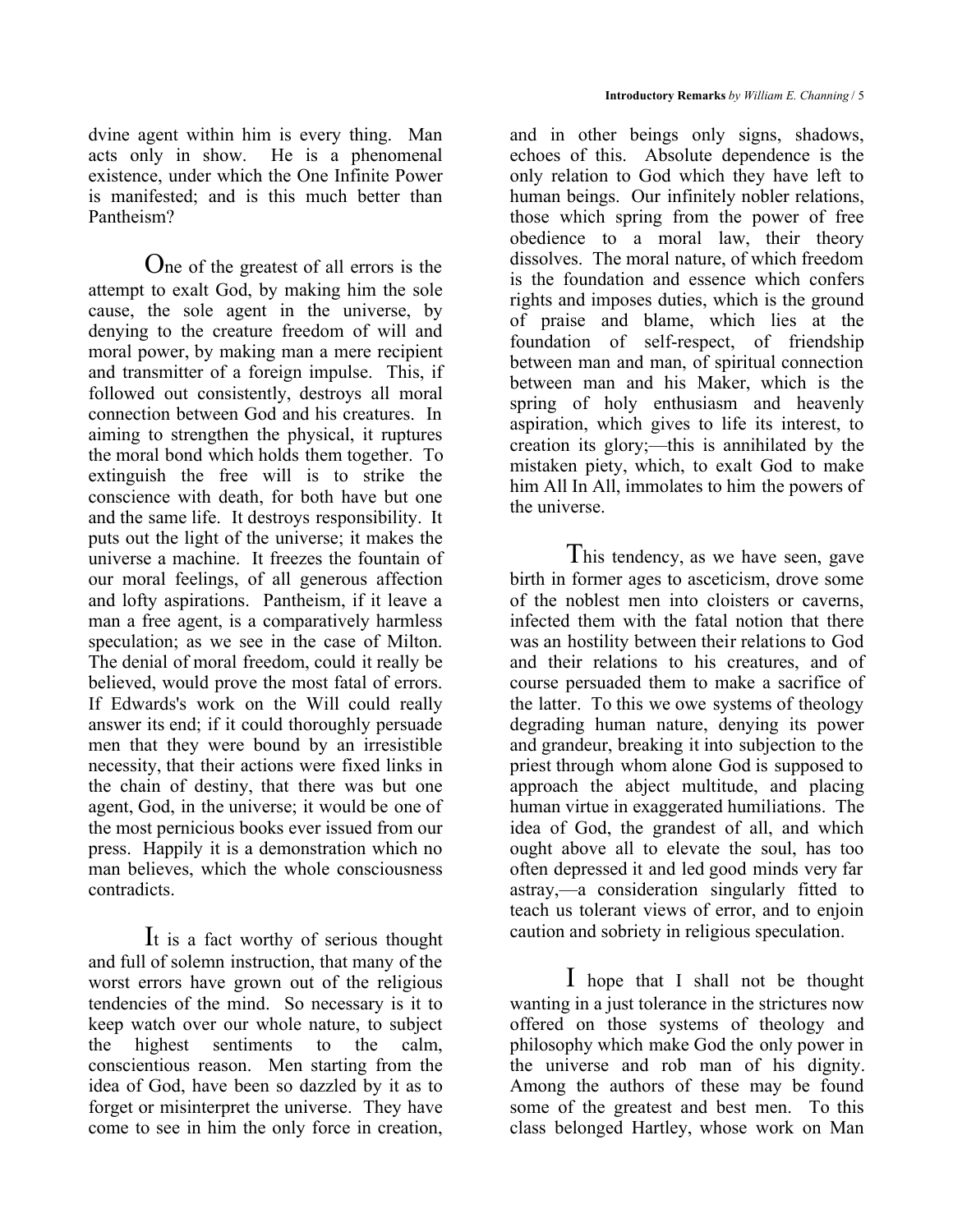carries indeed the taint of materialism and necessity, but still deserves to be reckoned among the richest contributions ever made to the science of mind, whilst it breathes the profoundest piety. Our own Edwards was as eminent for religious as for intellectual power. The consistency of great error with great virtue is one of the lessons of universal history. But error is not made harmless by such associations. The false theories of which I have spoken, though not thoroughly believed, have wrought much evil. They have done much, I think, to perpetuate those abject views of human nature which keep it where it is, which check men's aspirations, and reconcile them to their present poor modes of thought and action as the fixed unalterable laws of their being.

Many religious people fall into the error, which I have wished to expose, through the belief that they thus glorify the Creator. "The glory of God," they say, "is our chief end;" and this is accomplished as they suppose by taking all power from man and transferring all to his Maker. We have here an example of the injury done by imperfect apprehension and a vague, misty use of Scripture language. The "glory of God" is undoubtedly to be our end; but what does this consist in? It means the shining forth of his perfection in his creation, especially in his spiritual offspring; and it is best promoted by awakening in these their highest faculties by bringing out in ourselves and others the image of God in which all are made. An enlightened, disinterested human being, morally strong, and exerting a wide influence by the power of virtue, is the clearest reflection of the divine splendor on earth; and we glorify God in proportion as we form ourselves and others after this model. The glory of the Maker lies in his work. We do not honor him by breaking down the human soul, by connecting it with him only by a tie of slavish dependence. By making him the author of a mechanical universe, we ascribe to him a low kind of agency. It is his glory that he creates beings like himself, free beings, not

slaves; that he forms them to obedience, not by physical agency, but by moral influences; that he confers on them the reality, not the show of power; and opens to their faith and devout strivings a futurity of progress and glory without end. It is not by darkening and dishonoring the creature, that we honor the Creator. Those men glorify God most, who look with keen eye and loving heart on his works, who catch in all some glimpses of beauty and power, who have a spiritual sense for good in its dimmest manifestations, and who can so interpret the world, that it becomes a bright witness to the Divinity.

T<sup>o</sup> such remarks as these it is commonly objected, that we thus obscure if we do not deny, the doctrine of entire dependence on God,—a doctrine which is believed to be eminently the foundation of religion. But not so. On the contrary, the greater the creature, the more extensive is his dependence; the more he has to give thanks for, the more he owes to the free gift of his Creator. No matter what grandeur or freedom we ascribe to our powers, if we maintain, as we ought, that they are bestowed, inspired, sustained by God; that he is their life; that to him we owe all the occasions and spheres of their action and all the helps and incitements by which they are perfected. On account of their grandeur and freedom they are not less his gifts; and in as far as they are divine, their natural tendency is not towards idolatrous self-reliance, but towards the grateful, joyful recognition of their admirable source. The doctrine of dependence is in no degree impaired by the highest views of the human soul.

Let me further observe, that the doctrine of entire dependence is not, as is often taught, the fundamental doctrine of religion, so that to secure this all other ideas must be renounced. And this needs to be taught, because nothing has been more common with theologians than to magnify our dependence at the expense of every thing elevated in our nature. Man has been stripped of freedom, and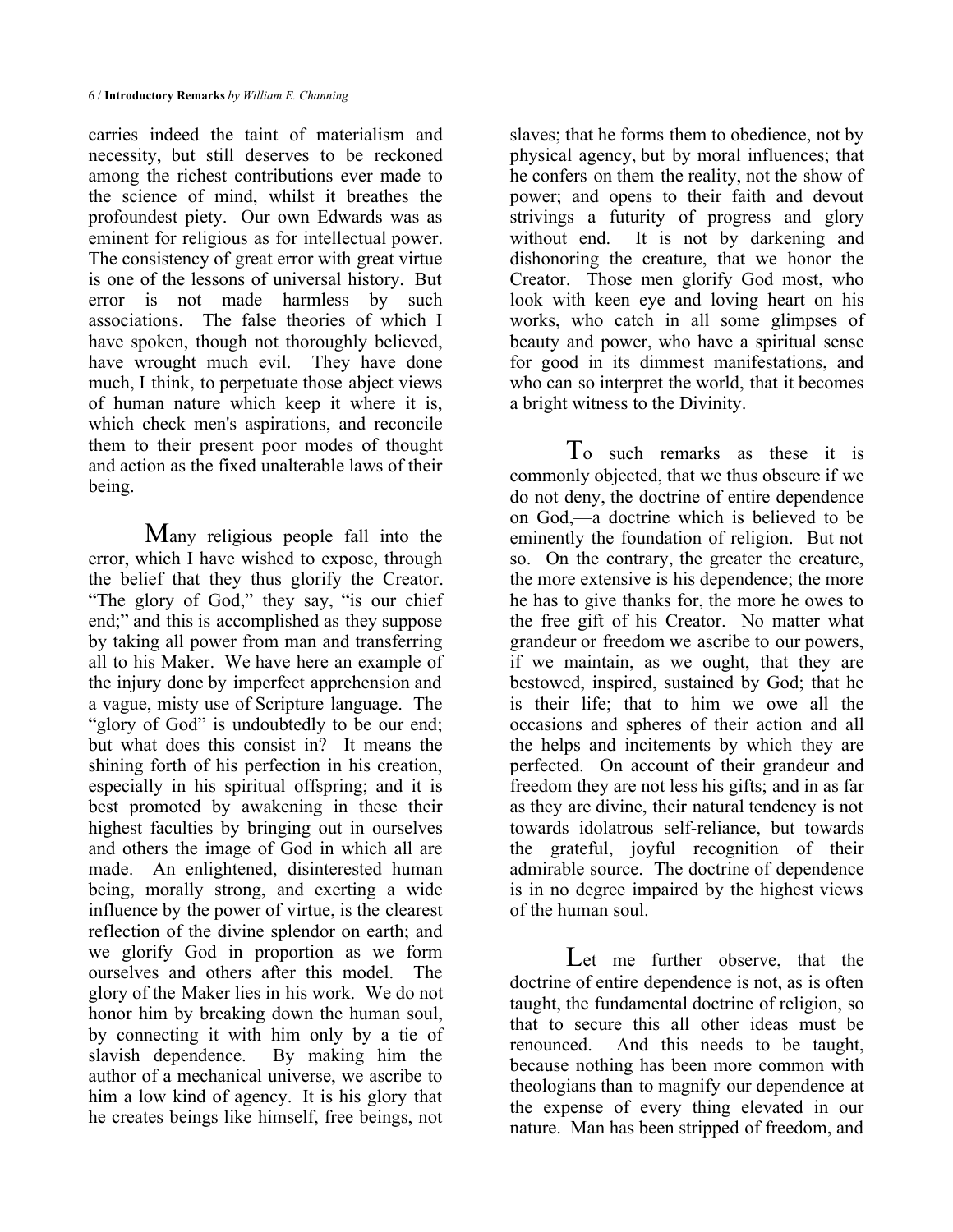spoken of as utterly impotent lest he should trench on God's sole, supreme power. To eradicate this error, it should be understood that our dependence is not our chief relation to God, and that it is not the ground of religion, if by religion we understand the sentiment of faith, reverence, and love towards the Divinity. That piety may exist, it is not enough to know that God alone and constantly sustains all beings. This is not a foundation for moral feelings towards him. The great question on which religion rests is, *What kind* of a universe does he create and sustain? Were a being of vast power to give birth to a system of unmeasured, unmitigated evil, dependence on him would by any thing but a ground of reverence. We should hate it, and long to flee from it into non-existence. The great question I repeat it, is, What is the nature, the end, the purpose of the creation which God upholds? On this, and on the relations growing out of this, religion wholly rests. True, we depend on the Creator; and so does the animal; so does the clod; and were this the only relation, we should be no more bound to worship than they. We sustain a grander relation, that of rational, moral, free beings to a Spiritual Father. We are not mere material substances, subjected to an irresistible physical law, or mere animals subjected to resistless instincts; but are souls, on which a moral law is written, in which a divine oracle is heard. Take away the moral relation of the created spirit to the universal spirit, and that of entire dependence would remain as it is now, but no ground and no capacity of religion would remain; and the splendor of the universe would fade away.

W<sup>e</sup> must start in religion from our own souls. In these is the fountain of all divine truth. An outward revelation is only possible and intelligible on the ground of conceptions and principles previously furnished by the soul. Here is our primitive teacher and light. Let us not disparage it. There are, indeed, philosophical schools of the present day, which tell us that we are to start in all our speculations from the Absolute, the Infinite.

But we rise to these conceptions from the contemplation of our own nature; and even if it were not so, of what avail would be the notion of an Absolute, Infinite existence, an Uncaused Unity, if stripped of all those intellectual and moral attributes which we learn only from our own souls? What but a vague shadow, a sounding name, is the metaphysical Deity, the substance without modes, the being without properties, the naked unity, which performs such a part in some of our philosophical systems? The only God whom our thoughts can rest on, and our hearts can cling to, and our consciences can recognize, is the God whose image dwells in our own souls. The grand ideas of Power, Reason, Wisdom, Love, Rectitude, Holiness, Blessedness, that is, of all God's attributes, come from within, from the action of our own spiritual nature. Many indeed think that they learn God from marks of design and skill in the outward world; but our ideas of design and skill, of a determining cause, of an end or purpose, are derived from consciousness, from our own souls. Thus the soul is the spring of our knowledge of God.

These remarks might easily be extended, but these will suffice to show, that in insisting on the claims of our nature to reverence, I have not given myself to a subject of barren speculation. It has intimate connections with religion; and deep injury to religion has been the consequence of its neglect. I have also felt and continually insisted, that a new reverence for man was essential to the cause of social reform. As long as men regard one another as they now do, that is as little better than the brutes, they will continue to treat one another brutally. Each will strive, by craft or skill, to make others his tools. There can be no spirit of brotherhood, no true peace, any farther than men come to understand their affinity with and relation to God and the infinite purpose for which he gave them life. As yet these ideas are treated as a kind of spiritual romance; and the teacher who really expects men to see in themselves and one another the children of God, is smiled at as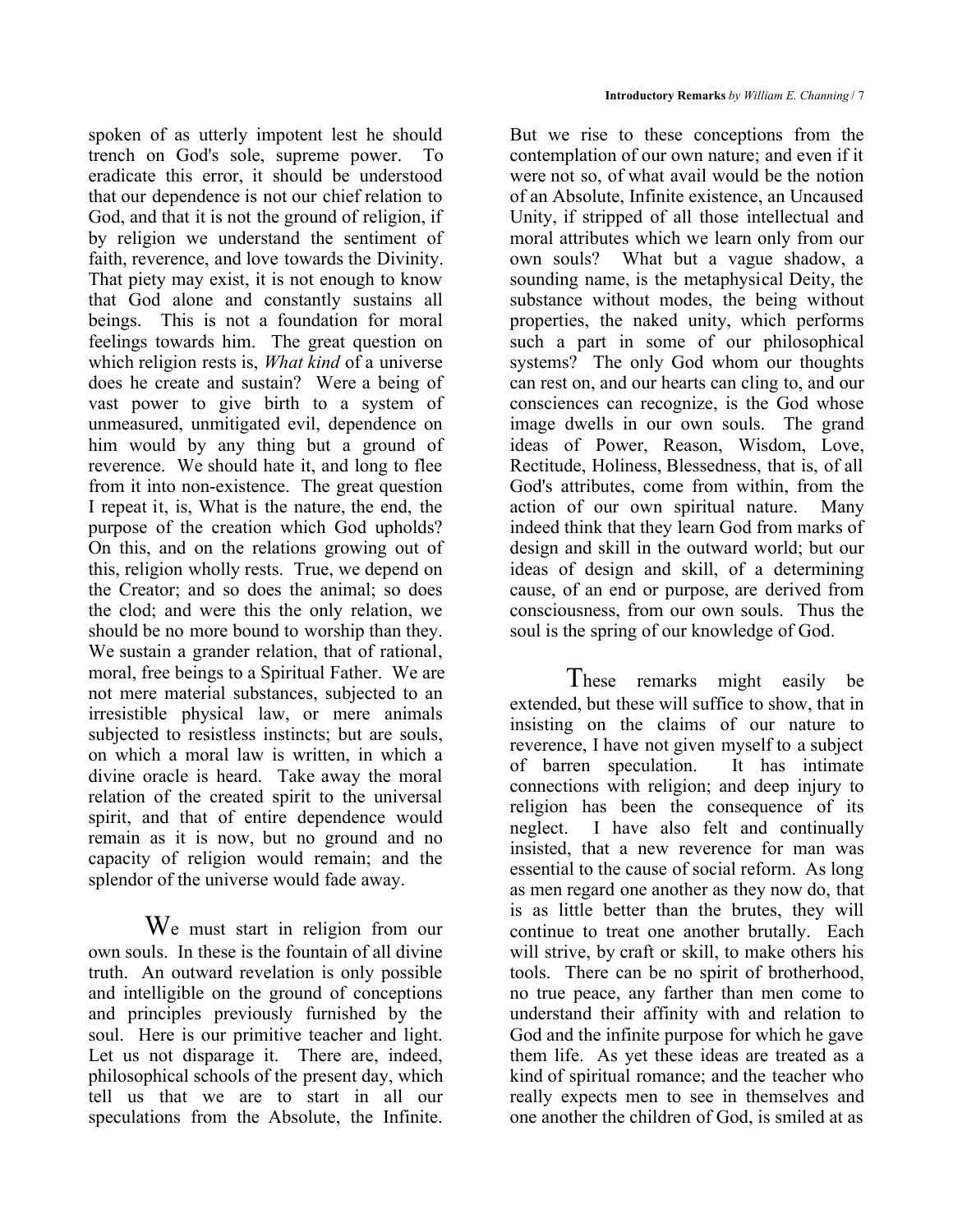a visionary. The reception of this plainest truth of Christianity would revolutionize society, and create relations among men not dreamed of at the present day. A union would spring up, compared with which our present friendships would seem estrangements. Men would know the import of the word Brother, as yet nothing but a word to multitudes. None of us can conceive the change of manners, the new courtesy and sweetness, the mutual kindness, deference, and sympathy, the life and energy of efforts for social melioration, which are to spring up, in proportion as man shall penetrate beneath the body to the spirit, and shall learn what the lowest human being is. Then insults, wrongs, and oppressions, now hardly thought of, will give a deeper shock than we receive from crimes, which the laws punish with death. Then man will be sacred in man's sight; and to injure him will be regarded as open hostility towards God. It has been under a deep feeling of the intimate connection of better and juster views of human nature with all social and religious progress, that I have insisted on it so much in the following tracts, and I hope that the reader will not think that I have given it disproportionate importance.

I proceed to another sentiment, which is expressed so habitually in these writings as to constitute one of their characteristics, and which is intimately connected with the preceding topic. It is reverence for liberty, for human rights,—a sentiment which has grown with my growth, which is striking deeper root in my age, which seems to me a chief element of true love for mankind, and which alone fits a man for intercourse with his fellow-creatures. I have lost no occasion for expressing my deep attachment to liberty in all its forms, civil, political, religious, to liberty of thought, speech, and the press, and of giving utterance to my abhorrence of all the forms of oppression. This love of freedom I have not borrowed from Greece or Rome. It is not the classical enthusiasm of youth, which, by some singular good fortune, has escaped the blighting influences of intercourse with the

world. Greece and Rome are names of little weight to a Christian. They are warnings rather than inspirers and guides. My reverence for human liberty and rights has grown up in a different school, under milder and holier discipline. Christianity has taught me to respect my race, and to reprobate its oppressors. It is because I have learned to regard man under the light of this religion, that I cannot bear to see him treated as a brute, insulted, wronged, enslaved, made to wear a yoke, to tremble before his brother, to serve him as a tool, to hold property and life at his will, to surrender intellect and conscience to the priest or to seal his lips or belie his thoughts through dread of the civil power. It is because I have learned the essential equality of men before the common Father, that I cannot endure to see one man establishing his arbitrary will over another by fraud, or force, or wealth, or rank, or superstitious claims. It is because the human being has moral powers, because he carries a law in his own breast, and was made to govern himself, that I cannot endure to see him taken out of his own hands and fashioned into a tool by another's avarice or pride. It is because I see in him a great nature, the divine image, and vast capacities, that I demand for him means of selfdevelopment, spheres for free action; that I call society not to fetter, but to aid in his growth. Without intending to disparage the outward, temporal advantages of liberty, I have habitually regarded it in a higher light,—as the birthright of the soul, as the element in which men are to put themselves forth, to become conscious of what they are, and to fulfil the end of their being.

Christianity has joined with all history in inspiring me with a peculiar dread and abhorrence of the passion for power, for dominion over men. There is nothing in the view of our divine teacher so hostile to his divine spirit, as the lust of domination. This we are accustomed to regard as eminently the sin of the arch-fiend. "By this sin fell the angels." It is the most Satanic of all human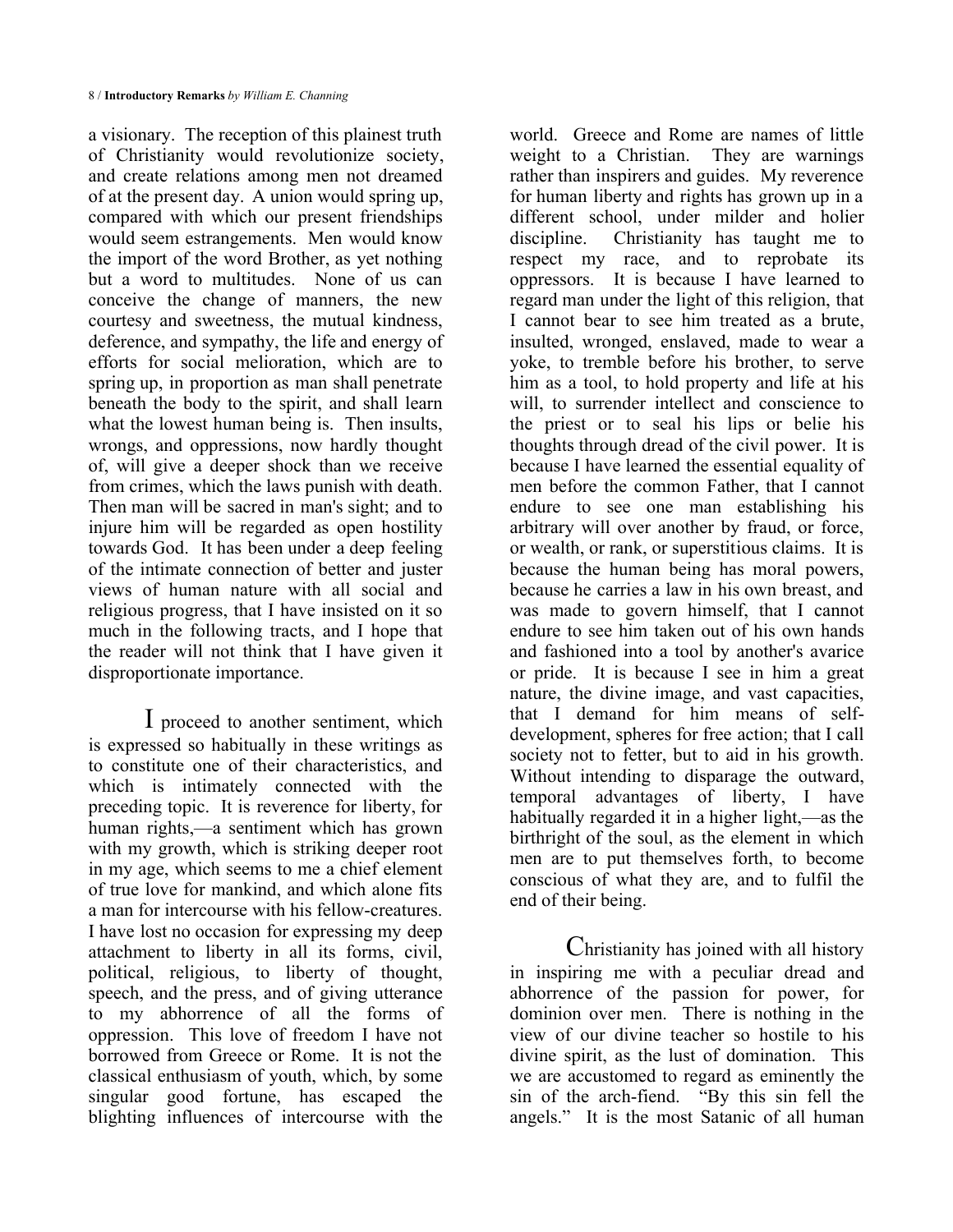passions, and it has inflicted more terrible evils on the human family than all others. It has made the names of king and priest the most appalling in history. There is no crime which has not been perpetrating for the strange pleasure of treading men under foot, of fastening chains on the body or mind. The strongest ties of nature have been rent asunder, her holiest feelings smothered parents, children, brothers murdered, to secure dominion over man. The people have now been robbed of the necessaries of life, and now driven to the field of slaughter like flocks of sheep, to make one man the master of millions. Through this passion, government, ordained by God to defend the weak against the strong, to exalt right above might, has up to this time been the great wrongdoer. Its crimes throw those of private men into the shade. Its murders reduce to insignificance those of the bandits, pirates, highwaymen, assassins, against whom it undertake to protect society. How harmless at this moment are all the criminals of Europe, compared with the Russian power in Poland. This passion for power, which in a thousand forms, with a thousand weapons, is warring against human liberty, and which Christianity condemns as its worst foe, I have never ceased to reprobate with whatever strength of utterance God has given me. Power trampling on right, whether in the person of king or priest, or in the shape of democracies, majorities, and republican slaveholders, is the saddest sight to him who honors human nature and desires its enlargement and happiness.

So fearful is the principle of which I have spoken, that I have thought it right to recommend restrictions on power, and a simplicity in government, beyond what most approve. Power, I apprehend should not be suffered to run into great masses. No more of it should be confided to rulers than is absolutely necessary to repress crime and preserve public order. A purer age may warrant larger trusts; but the less of government now the better, if society be kept

in peace. There should exist, if possible, no office to madden ambition. There should be no public prize tempting enough to convulse a nation. One of the tremendous evils of the world is the monstrous accumulation of power in a few hands. Half a dozen men may, at this moment, light the fires of war through the world, may convulse all civilized nations, sweep earth and sea with armed hosts, spread desolation through the fields and bankruptcy through cities, and make themselves felt by some form of suffering through every household in Christendom. Has not one politician recently caused a large part of Europe to bristle with bayonets? And ought this tremendous power to be lodged in the hands of any human being? Is any man pure enough to be trusted with it? Ought such a prize as this to be held out to ambition? Can we wonder at the shameless profligacy, intrigue, and the base sacrifices of public interests, by which it is sought, and, when gained, held fast? Undoubtedly great social changes are required to heal this evil, to diminish this accumulation of power. National spirit, which is virtual hostility to all countries but our own, must yield to a growing humanity, to a new knowledge of the spirit of Christ. Another important step is, a better comprehension by communities that government is at best a rude machinery which can accomplish but very limited good, and which, when strained to accomplish what individuals should do for themselves, is sure to be perverted by selfishness to narrow purposes, or to defeat through ignorance its own ends. Man is too ignorant to govern much, to form vast plans for states and empires. Human policy has almost always been in conflict with the great laws of social well-being; and the less we rely on it the better. The less of power, given to man over man, the better. I speak, of course, of physical, political force. There is a power which cannot be accumulated to excess, —I mean moral power, that of truth and virtue, the royalty of wisdom and love, of magnanimity and true religion. This is the guardian of all right. It makes those whom it acts on free. It is mightiest when most gentle.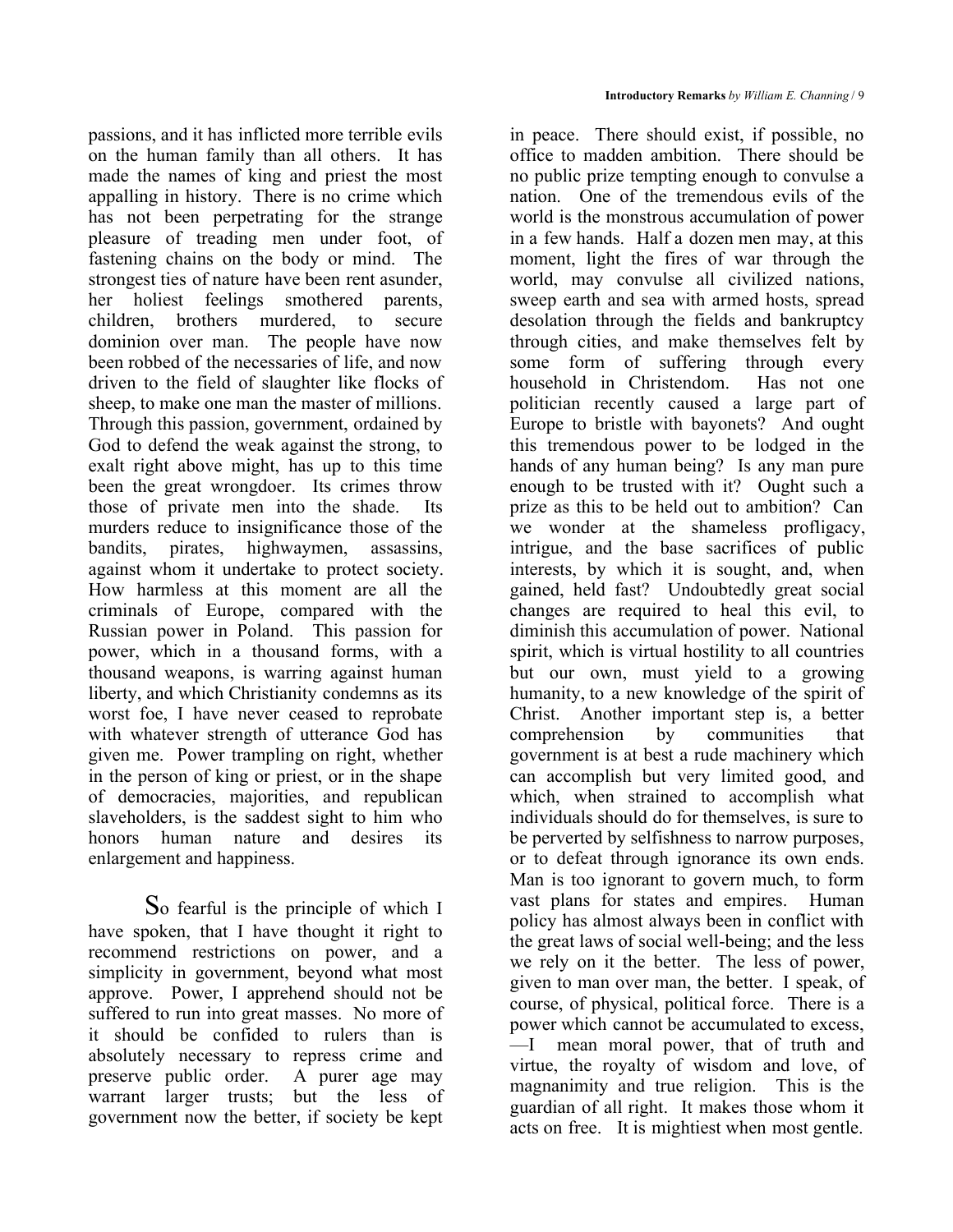In the progress of society this is more and more to supersede the coarse workings of government. Force is to fall before it.

I<sup>t</sup> must not be inferred from these remarks, that I am an enemy to all restraint. Restraint in some form or other is an essential law of our nature, a necessary discipline, running through life, and not be escaped by any art or violence. Where can we go, and not meet it? The powers of nature are, all of them, limits to human power. A never-ceasing force of gravity chains us to the earth. Mountains, rocks, precipices, and seas forbid our advances. If we come to society, restraints multiply on us. Our neighbor's rights limit our own. His property is forbidden ground. Usage restricts our free action, fixes our manners, and the language we must speak, and the modes of pursuing our ends. Business is a restraint, setting us wearisome tasks, and driving us through the same mechanical routine day after day. Duty is a restraint, imposing curbs on passion, enjoining one course and forbidding another, with stern voice, with uncompromising authority. Study is a restraint, compelling us, if we would learn any thing, to concentrate the forces of thought, and to bridle the caprices of fancy. All law, divine or human, is, as the name imports, restraint. No one feels more than I do the need of this element of human life. He who would fly from it must live in perpetual conflict with nature, society, and himself.

But all this does not prove that liberty, free action, is not an infinite good, and that we should seek and guard it with sleepless jealously. For if we look at the various restraints of which I have spoken, we shall see that liberty is the end and purpose of all. Nature's powers around us hem us in, only to rouse a free power within us. It acts that we should react. Burdens press on us, that the soul's elastic force should come forth. Bounds are set, that we should clear them. The weight, which gravitation fastens to our limbs, incites us to borrow speed from winds and steam, and

we fly where we seemed doomed to creep. The sea, which first stopped us, becomes the path to a new hemisphere. The sharp necessities of life, cold, hunger, pain, which chain man to toil, wake up his faculties, and fit him for wider action. Duty restrains the passions, only that the nobler faculties and affections may have freer play, may ascend to God, and embrace all his works. Parents impose restraint, that the child may learn to go alone, may outgrow authority. Government is ordained, that the rights and freedom of each and all may be inviolate. In study thought is confined, that it may penetrate the depths of truth, may seize on the great laws of nature, and take a bolder range. Thus freedom, everexpanding action, is the end of all just restraint. Restraint, without this end, is a slavish yoke. How often has it broken the young spirit, tamed the heart and the intellect, and made social life a standing pool. We were made for free action. This alone is life, and enters into all that is good and great. Virtue is free choice of the right; love, the free embrace of the heart; grace, the free motion of the limbs; genius, the free bold flight of thought; eloquence, its free and fervent utterance. Let me add, that social order is better preserved by liberty than by restraint. The latter, unless most wisely and justly employed, frets, exasperates, and provokes secret resistance; and still more, it is rendered needful very much by that unhappy constitution of society which denies to multitudes the opportunities of free activity. A community, which should open a great variety of spheres to its members, so that all might find free scope for their powers, would need little array of force for restraint. Liberty would prove the best peace-officer. The social order of New England, without a soldier and almost without a police, bears loud witness to this truth. These views may suffice to explain the frequent recurrence of this topic in the following tracts.

I will advert to one topic more, and do it briefly, that I may not extend these remarks beyond reasonable bounds. I have written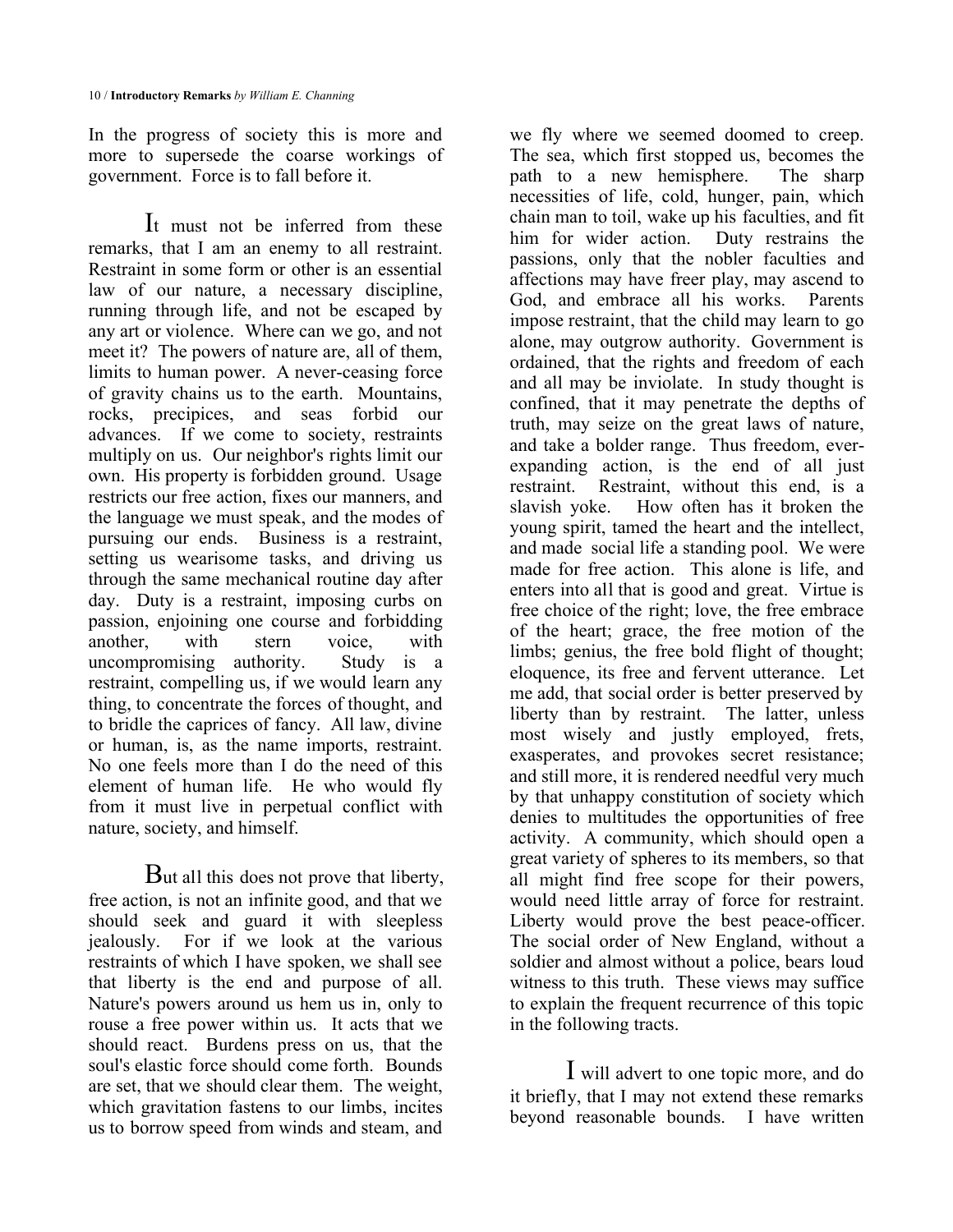once and again on war,—a hackneyed subject, as it is called, yet, one would think, too terrible ever to become a commonplace. Is this insanity never to cease? At this moment, whilst I write, two of the freest and most enlightened nations, having one origin, bound together above all others by mutual dependence, by the interweaving of interests, are thought by some to be on the brink of war. False notions of national honor, as false and unholy as those of the duellist, do most towards fanning this fire. Great nations, like great boys, place their honor in resisting insult and in fighting well. One would think the time had gone by in which nations needed to rush to arms to prove that they were not cowards. If there is one truth, which history has taught, it is, that communities in all stages of society, from the most barbarous to the most civilized, have sufficient courage. No people can charge upon its conscience that it has not shed blood enough in proof of its valor. Almost any man, under the usual stimulants of the camp, can stand fire. The poor wretch, enlisted from a dram-shop and turned into the ranks, soon fights like a "hero." Must France, and England, and America, after so may hardfought fields, go to war to disprove the charge of wanting spirit? Is it not time that the point of honor should undergo some change, that some glimpses at least of the true glory of a nation should be caught by rulers and people? "It is the honor of a man to pass over a transgression," and so it is of states. To be wronged is no disgrace. To bear wrong generously, till every means of conciliation is exhausted; to recoil with manly dread from the slaughter of our fellow-creatures; to put confidence in the justice which other nations will do to our motives; to have that consciousness of courage which will make us scorn the reproach of cowardice; to feel that there is something grander than the virtue of savages; to desire peace for the world as well as ourselves, and to shrink from kindling a flame which may involve the world; these are the principles and feelings which do honor to a people. Has not the time come when a nation professing these may cast itself on the candor

of mankind? Must fresh blood flow for ever, to keep clean the escutcheon of a nation's glory? For one, I look on war with a horror which no words can express. I have long wanted patience to read of battles. Were the world of my mind, no man would fight for glory; for the name of a commander, who has no other claim to respect, seldom passes my lips, and the want of sympathy drives him from my mind. The thought of man, God's immortal child, butchered by his brother; the thought of sea and land stained with human blood by human hands, of women and children buried under the ruins of besieged cities, of the resources of empires and the mighty powers of nature all turned by man's malignity into engines of torture and destruction; this thought gives to earth the semblance of hell. I shudder as among demons. I cannot now, as I once did, talk lightly, thoughtlessly of fighting with this or that nation. That nation is no longer a vague mass. It spreads out before me into individuals, in a thousand interesting forms and relations. It consists of husbands and wives, parents and children, who love one another as I love my own home. It consists of affectionate women and sweet children. It consists of Christians, united with me to the common Saviour, and in whose spirit I reverence the likeness of his divine virtue. It consists of a vast multitude of laborers at the plough and in the workshop, whose toils I sympathize with, whose burden I should rejoice to lighten, and for whose elevation I have pleaded. It consists of men of science, taste, genius, whose writings have beguiled my solitary hours, and given life to my intellect and best affections. Here is the nation which I am called to fight with, into whose families I must send mourning, whose fall or humiliation I must seek through blood. I cannot do it, without a clear commission from God. I love this nation. Its men and women are my brothers and sisters. I could not, without unutterable pain, thrust a sword into their hearts. If, indeed, my country were invaded by hostile armies, threatening without disguise its rights, liberties, and dearest interests, I should strive to repel them, just as I should repel a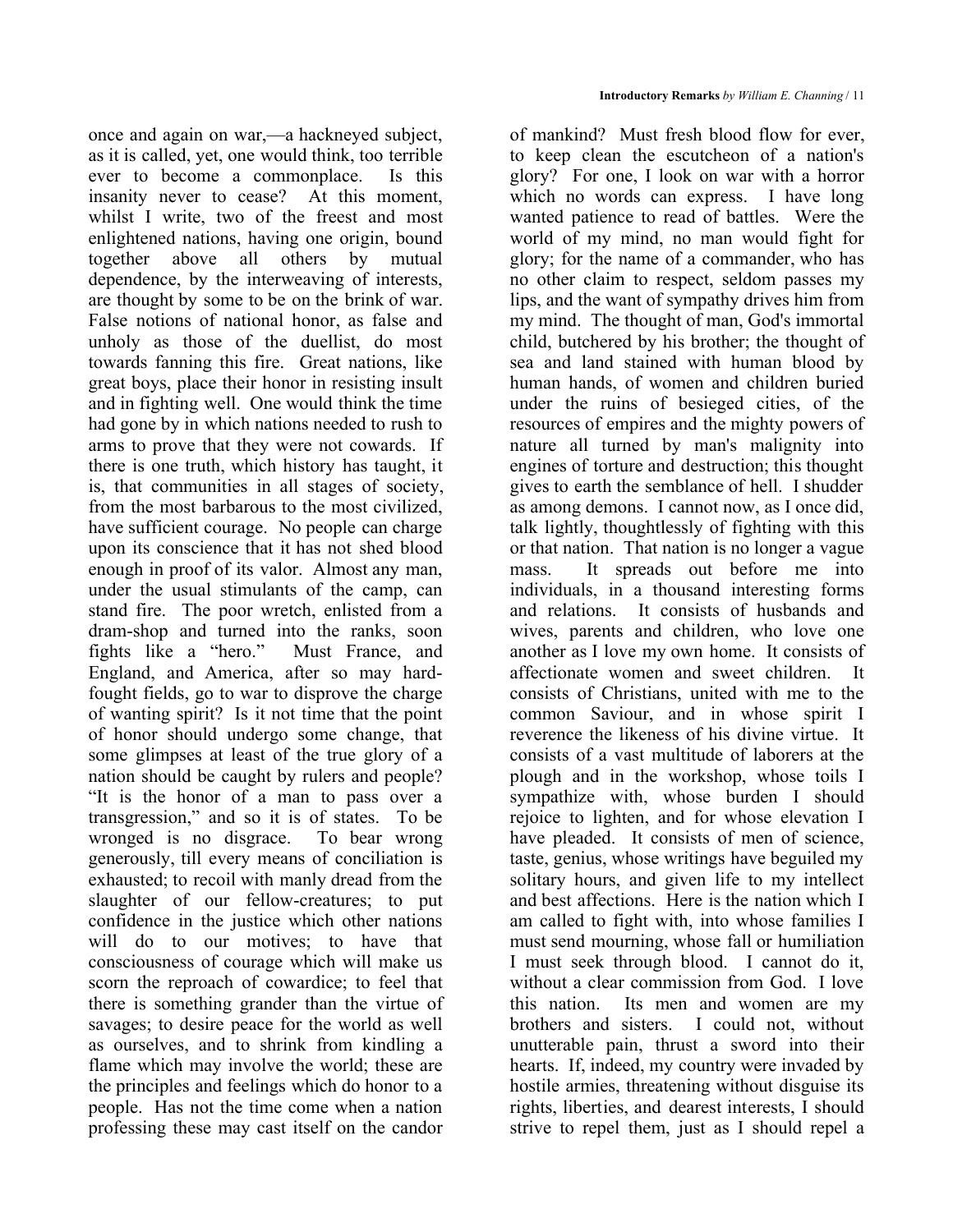criminal who should enter my house to slay what I hold most dear, and what is intrusted to my care. But I cannot confound with such a case the common instances of war. In general, war is the work of ambitious men, whose principles have gained no strength from the experience of public life, whose policy is colored if not swayed by personal views or party interests, who do not seek peace with a single heart, who, to secure doubtful rights, perplex the foreign relations of the state, spread jealousies at home and abroad, enlist popular passions on the side of strife, commit themselves too far for retreat and are then forced to leave to the arbitration of the sword what an impartial umpire could easily have arranged. The question of peace and war is too often settled for a country by men in whom a Christian, a lover of his race, can put little or no trust; and, at the bidding of such men, is he to steep his hands in human blood? But this insanity is passing away. This savageness cannot endure, however hardened to it men are by long use. The hope of waking up some from their lethargy has induced me to recur to this topic so often in my writings.

I might name other topics, which occupy a large space in the following tracts, but enough has been said here. I will only add, that I submit these volumes to the public with a deep feeling of their imperfections. Indeed, on such subjects as God, and Christ, and duty, and immortality, and perfection, how faint must all human utterance be! In another life, we shall look back on our present words as we do on the lispings of our childhood. Still these lispings conduct the child to higher speech. Still, amidst our weakness, we may learn something, and make progress, and quicken one another by free communication. We indeed know and teach comparatively little; but the known is not the less true or precious, because there is an infinite unknown. Nor ought our ignorance to discourage us, as if we were left to hopeless scepticism. There are great truths, which every honest heart may be assured of. There *is* such a thing as a serene,

immovable conviction. Faith is a deep want of the soul. We have faculties for the spiritual as truly as for the outward world. God, the foundation of all existence, may become to the mind the most real of all beings. We can and do see in virtue an everlasting beauty. The distinctions of right and wrong, the obligations of goodness and justice, the divinity of conscience, the moral connection of the present and future life, the greatness of the character of Christ, the ultimate triumphs of truth and love, are to multitudes not probable deductions, but intuitions accompanied with the consciousness of certainty. They shine with the clear, constant brightness of the lights of heaven. The believer feels himself resting on an everlasting foundation. It is to this power of moral or spiritual perception that the following writings are chiefly addressed. I have had testimony that they have not been wholly ineffectual in leading some minds to a more living and unfaltering persuasion of great moral truths. Without this, I should be little desirous to send them out in this new form. I trust that they will meet some wants. Books which are to pass away, may yet render much service by their fitness to the intellectual struggles and moral aspirations of the times in which they are written. If in this or in any way I can serve the cause of truth, humanity, and religion, I shall regard my labors as having earned the best recompense which God bestows on his creatures.

> W. E. C. **BOSTON**, *April 18th*, 1841